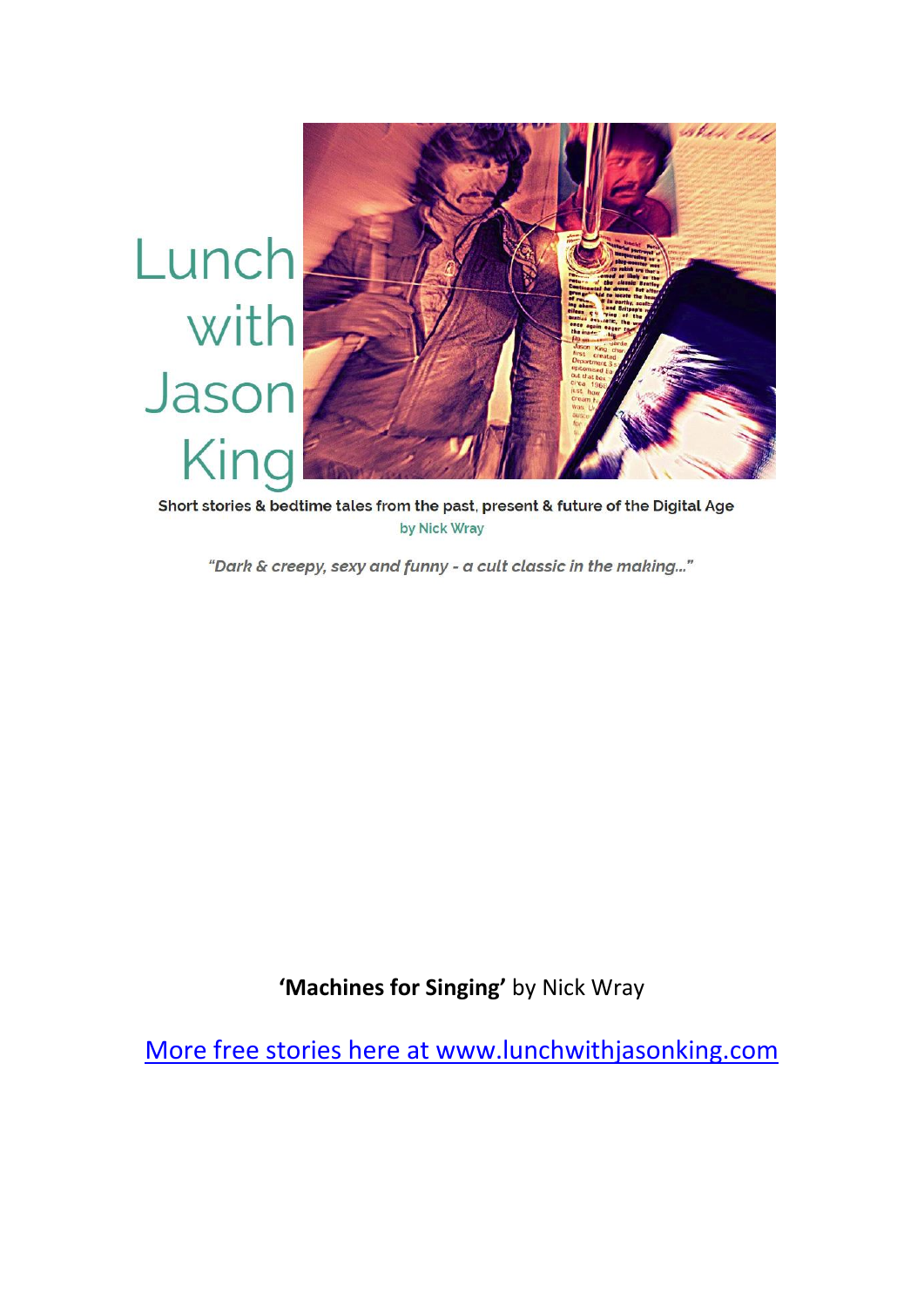## **Machines for Singing**

## By Nick Wray



A free short sample story from

**"Lunch with Jason" –** Nick Wray's short stories from where people and politics

meet digital…

# More free stories here at www.lunchwithjasonking.com

This file may be shared with other users for non-commercial use subject to the following conditions 1). This document remains unchanged in any way; 2). The Author, Nick Wray, is attributed at all times as the creator of this work, and 3). it's source – **'Lunch with Jason King' by Nick Wray** and the web address above – is fully and clearly attributed in any use.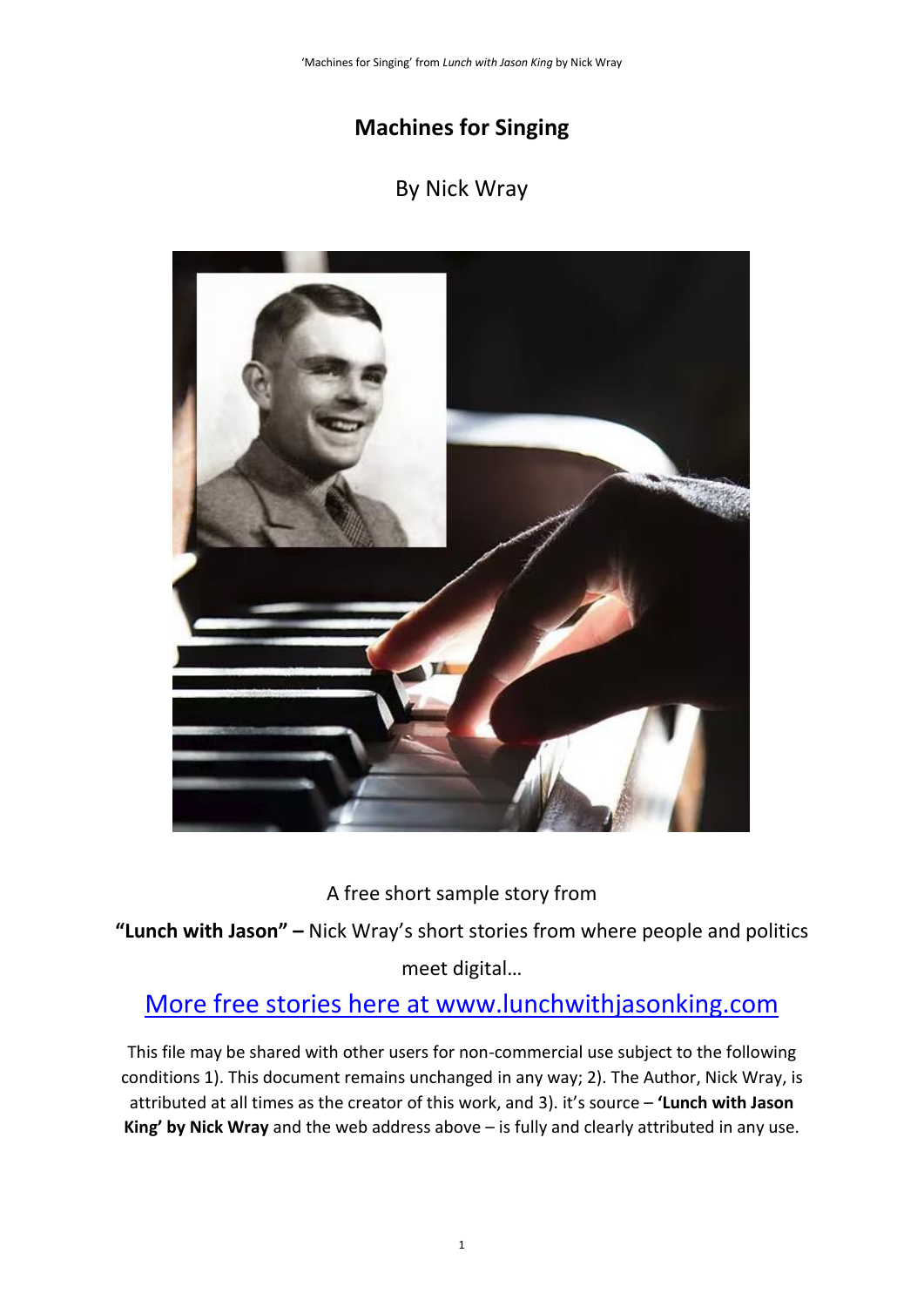#### **Machines for Singing**

"Mr Turing? Dead? Dead! What on earth are you talking about, Inspector? He can't be – I was only just talking to him!"

"Come and have a look for yourself, Mrs…?"

"Mrs Clayton. I'm Mr T – Mr Turing's – housekeeper." A sickly sweetness hung in the air then the policeman threw back the bedroom curtains. Mrs Clayton stifled her gasp.

"If you ask me he's done it to himself. Good riddance, too, I say. Bloody poofdah." A drop of spittle flew from the policeman's mouth and landed on the face of the corpse seated in a chair. It was all she could do not to hit the brute.

"You should be ashamed of yourself!"

"As should he! And what's all this, I see? A sausage, too? How the other half lives, eh? One rule for them, Mrs Clayton? He'll not be wanting that now, though, will he? Don't mind if I do?" The policeman grabbed a bite from the sausage on the plate, pointing his chin exaggeratedly at the housekeeper as he chewed.

"Leave that alone. Have you no shame?"

"Shame? Shame? Don't talk to me about shame! What did conchies like Turing, pansies like him, do in the War? While we was fighting tooth and nail for our country? Eh? Answer me that? Mrs Clayton?"

"I'm sure he did his bit, whatever that was. We all did, I dare say, didn't we, Inspector?"

"It's *Sergeant*. Sergeant Burrell. Risked body and soul I did." He knew by the way Mrs Clayton was averting her stare that she had already spotted his false leg. For a moment, he was back at the nick, where the young coppers sniggered at his limp behind his back.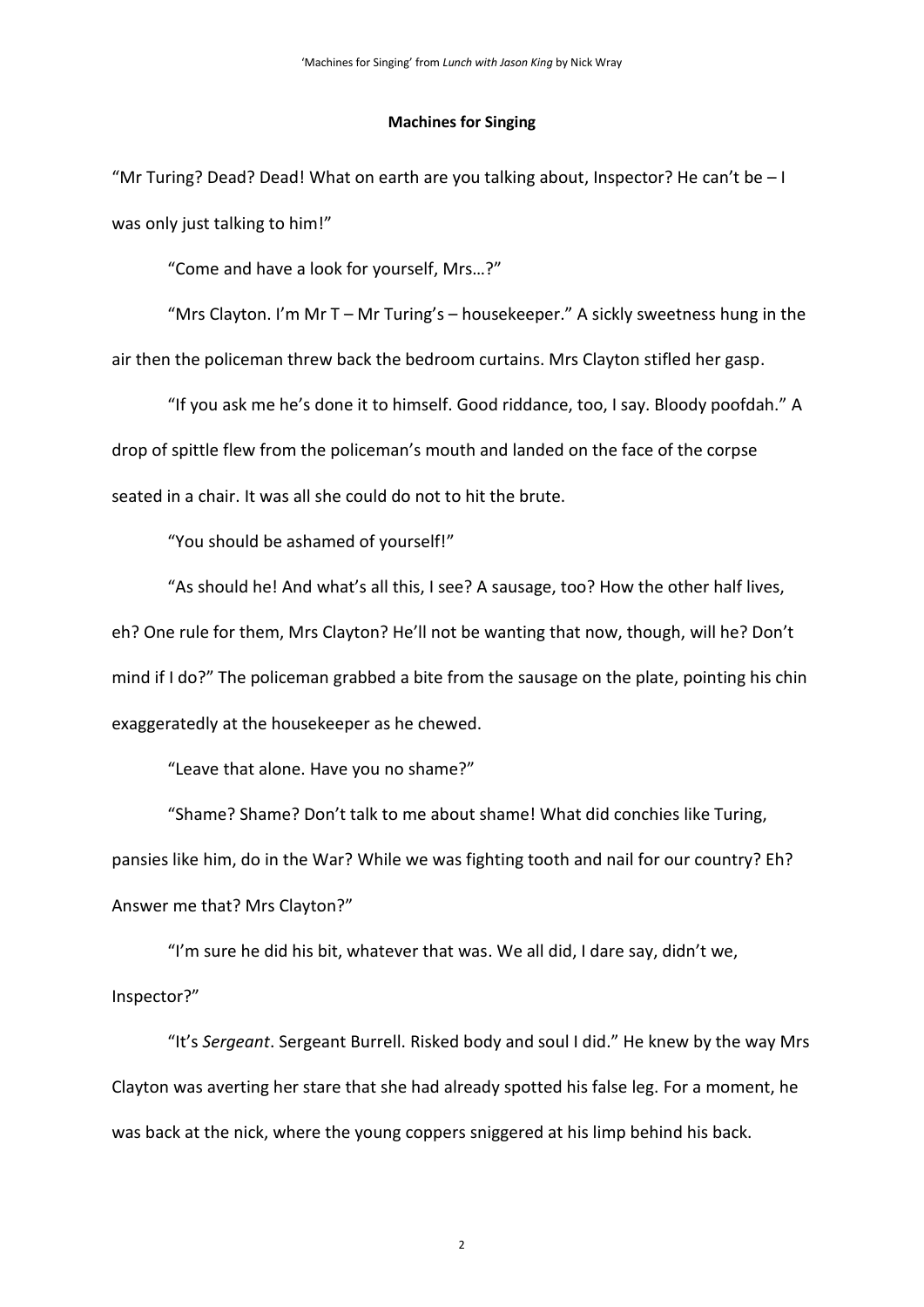Then the soothing balm of music swelled from the gramophone. The same record, it seemed to Mrs Clayton, that had been playing from within the bedroom for days now.

"And I would have been an Inspector by now. If it hadn't been for the war." The phantom pain of the Sergeant's missing limb surged, as it often did, as though angrily agreeing with him.

"Mr Turing was a lovely man, just a bit, a bit different, I suppose. Like boffins are, God rest his soul. Could I… could I at least cover him up? It's awful. Not forty-two, I ask you? *Forty-two*. Such beautiful blue eyes, too. Still looks like he's smiling. Perhaps I might just brush his hair…?"

"No need to worry about that now, Mrs Clayton. Dead as a door nail. Been like that for days, too. No question."

"What are you talking about? I told you. I was only just talking to him!"

"Talking to yourself, more like?"

"How dare you! I tell you, I was talking to him just before you arrived."

"See them black marks round his lips?: *cyanide*. Saw it in Germany. Towards the end. And whatever his poison," the sergeant poked a finger towards the body in the chair, "he's been dead for days!"

"I told you, I was talking to him just before you arrived, you horrible, stupid man!"

"In which case, Mrs Clayton, perhaps you'd better tell me all about that, then? From the beginning…?"

### *"Tea for Two, it's just me and you…"*

\*

Mrs Clayton, was singing to herself as, for the third time, she knocked on Mr Turing's bedroom door.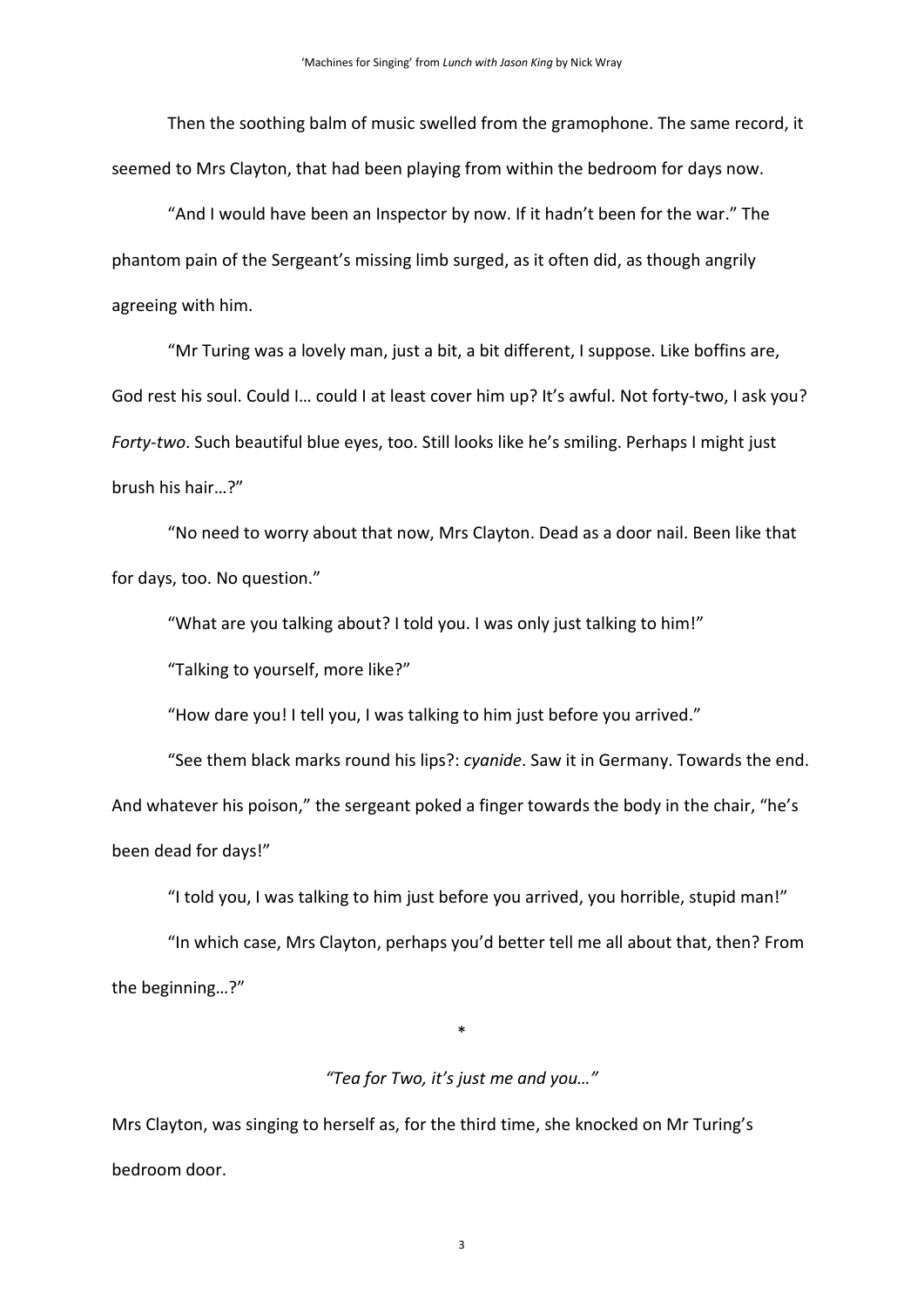"… I don't know, milk left to spoil on the steps, newspapers crammed into the front door." Again, she knocked on the bedroom door. Mr T was often distracted. And anyway, he probably couldn't hear her above the soaring music coming from the room.

"What you need is an hourly, Mr Turing, not a daily," she said, raising her voice to be heard through the heavy wooden door.

"Mr Turing? Mr Turing? Are you in? I've got something rather special for you." Mrs Clayton balanced the heavy tray with one hand as she grasped the cold brass door handle.

"Ohhh!" As she jumped, the plate of precious food started to slide from the tray she was carrying.

"It's only static, Mrs T", a voice from inside the room called out.

"Static indeed", she muttered. 'Static': from the 'ether', her carpets, even, he said. *Her carpets*? Nothing wrong with her cleaning, she always told him! More likely from all the infernal machines, wires, chemicals and whatnots in Mr T's bedroom she said. 'Static, I ask you?' Nearly cost Mr T his egg! She re-balanced the tray, carefully opened the bedroom door.

"Mr T! It's like the Black Hole of Calcutta, in here. I don't know; hiding in the dark. Why haven't you opened the curtains? I can barely see one foot in front of the other."

"Mrs Clayton. I'm s-s-sorry. I got distracted."

"As per usual, Mr T. What would you do without me? First things first; where shall I put your tea?"

"Over on the sideboard for now, Mrs Clayton, please. Thank you."

"Sideboard? Sideboard, you say? I can barely see the nose in front of my face. Someone will do themselves an injury. Honestly, it's worse than the Black Out, it is, what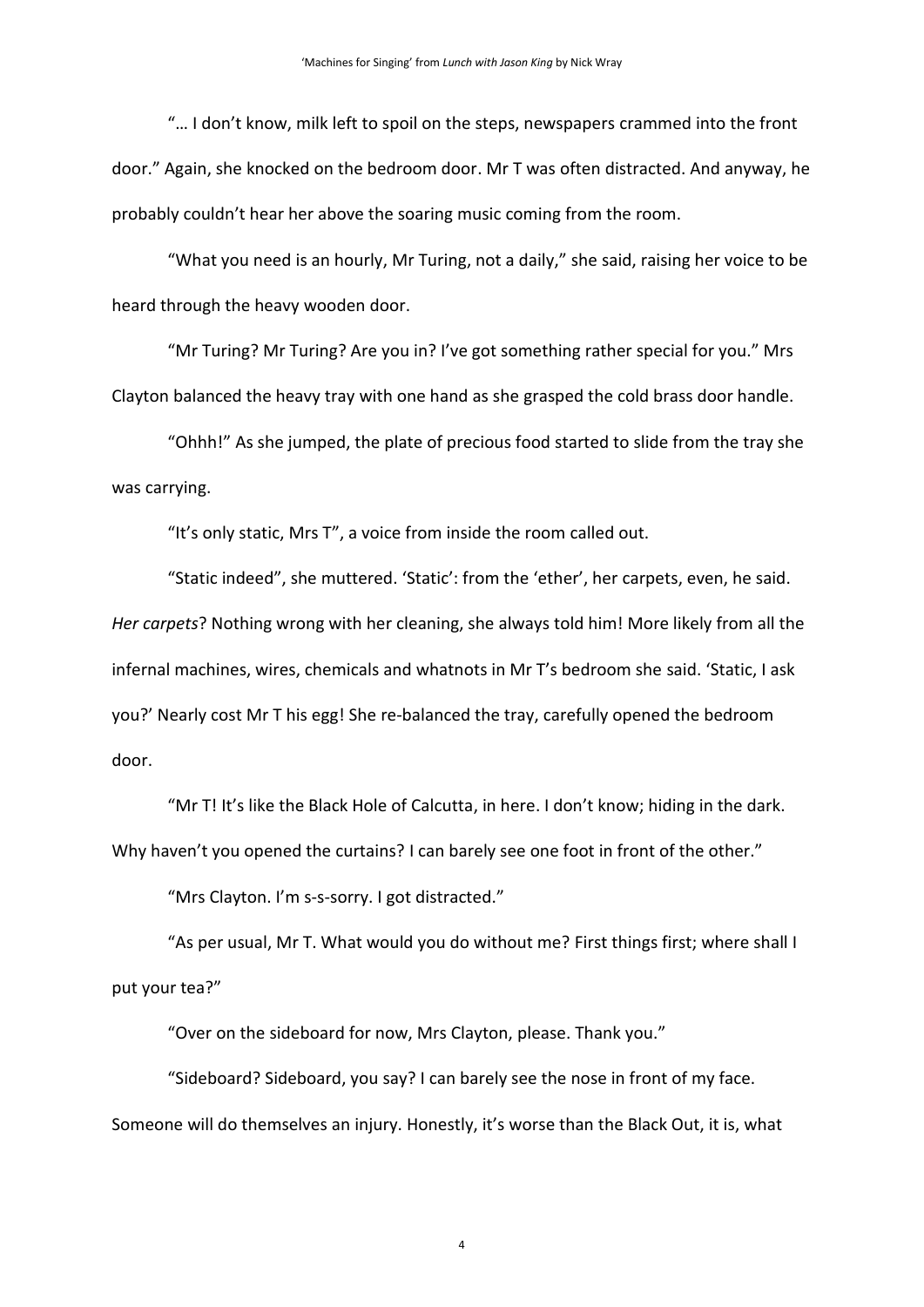with all your electricals and what-not all over the shop. Please, Mr T, let me open the curtains and do a quick tidy?"

"Not just now, Mrs Clayton."

"Are you not feeling yourself, Mr T? Is that it? I've a nice egg for you."

"C-c-can eggs be 'nice', Mrs Clayton?"

"You and your questions Mr T! It's enough to give me one of my migraines. More to the point. Not only an egg, Mr T. You've got a whole sausage to yourself, too. How about that? The butcher let me have one, under the counter, like. Nine years, *nine!* I ask you, since the end of war. And we've still got rationing. What was it all for, Mr Turing? Though I wouldn't be surprised if it passed you by unnoticed, at the time?"

"Sorry, Mrs Clayton? Did you say something. My hearing's playing up."

"I'm not surprised with you playing that record again and again all day, not that it's any business of mine. You'll end up borrowing my hearing aid, if you're not careful. The war did that for me, too."

"Did you post those papers for me, Mrs Clayton? I've left them in the usual place. Under the paperweight."

"That thing, that gives me the screaming habdabs, Mr T."

"It's not real, Mrs Clayton."

"It's a human skull."

"*Human*, Mrs Clayton? It's made of ivory. It's called a *memento mori*."

"That's as maybe, but first things first, Mr T. Your tea?"

"Leave it by the window, Mrs Clayton."

"By your thingamabob?"

"It's called a computer, Mrs Clayton."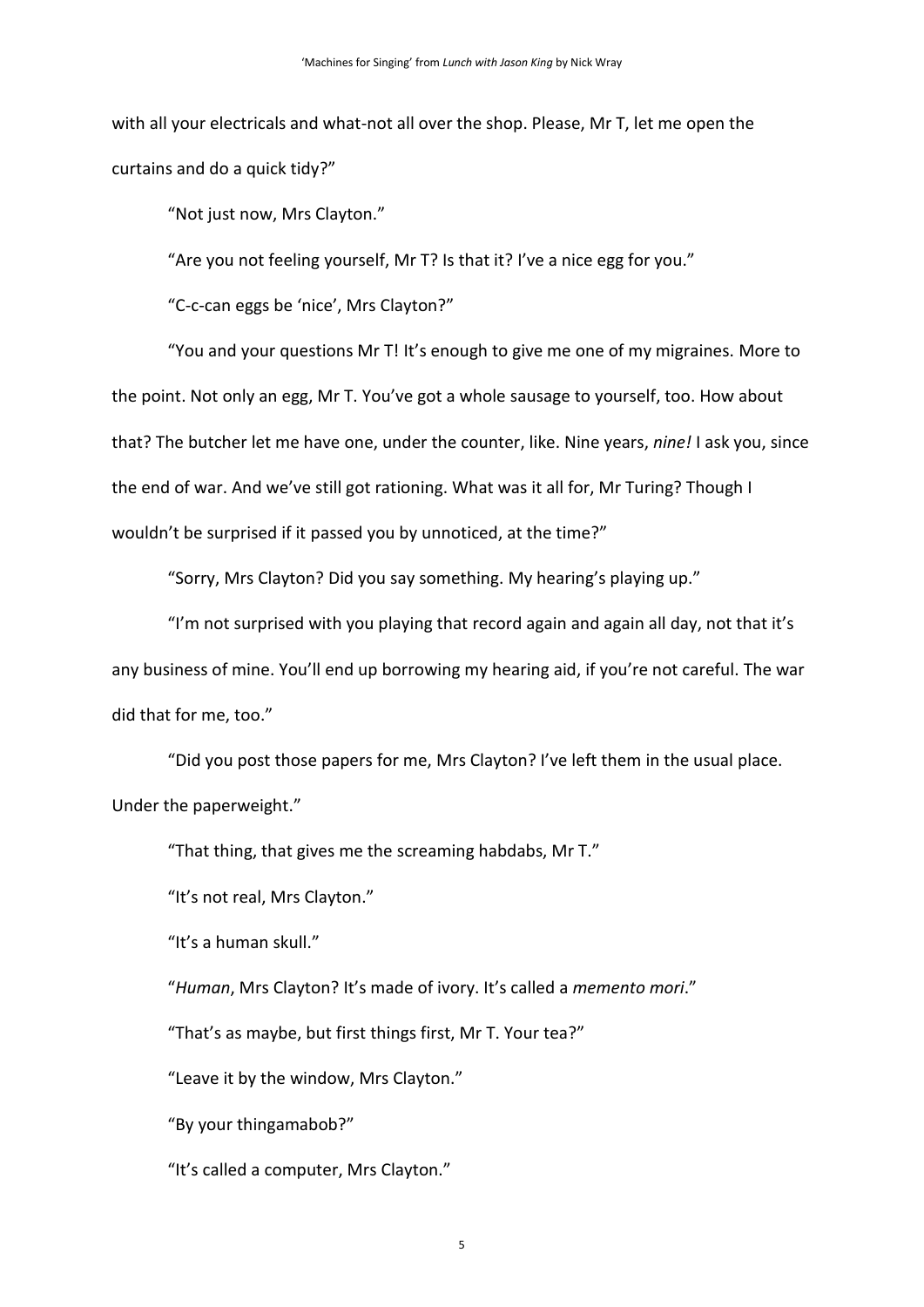"Must cost a fortune in electricity, that thing!" The housekeeper stared at the humming box, glowing eerily in the corner, then began to carefully pick her way between the gadgets and goodness knows what else strewn everywhere.

"Ouch, oh Mr T. I've trodden on something, sharp! Please, can't we open the curtains? It's stifling, in here, too. And, if you don't mind me saying, it's getting a bit pongy. Let me open the windows, Mr T?"

"All in good time, Mrs Clayton. All in good time. I-I-I'd just like to listen to my music, for a little while longer."

"All right for some, Mr T! Some of us have work to do! Still, I must admit it, this one's got a very pretty voice I must say."

"Mezzo-soprano."

"Come again?"

"Half-soprano. A bit of one thing, a bit of another."

"Who is she, Mr T?"

"Mrs Clayton?"

"The woman singing?" The voice from the gramophone soared again.

"Why are you giggling, Mr Turing?"

"I-I-I'm sorry Mrs Clayton. It's not a woman. It's a man. *He's* singing a piece called 'L-

L-Lascia Ch'io Pianga'. By Handel. It was written for Castrati."

"Castrati? What's a Castrati when it's at home, Mr T?"

"*Castrati* is the plural. The singular is *a* 'castrato', Mrs Clayton."

*"You say Tomato, I say 'To-mate-oh?"*

The housekeeper sang above the soaring tones of the gramophone for a moment.

" *'Castrati-Castrato, Castrati-Castrato, let's call the whole thing off?*'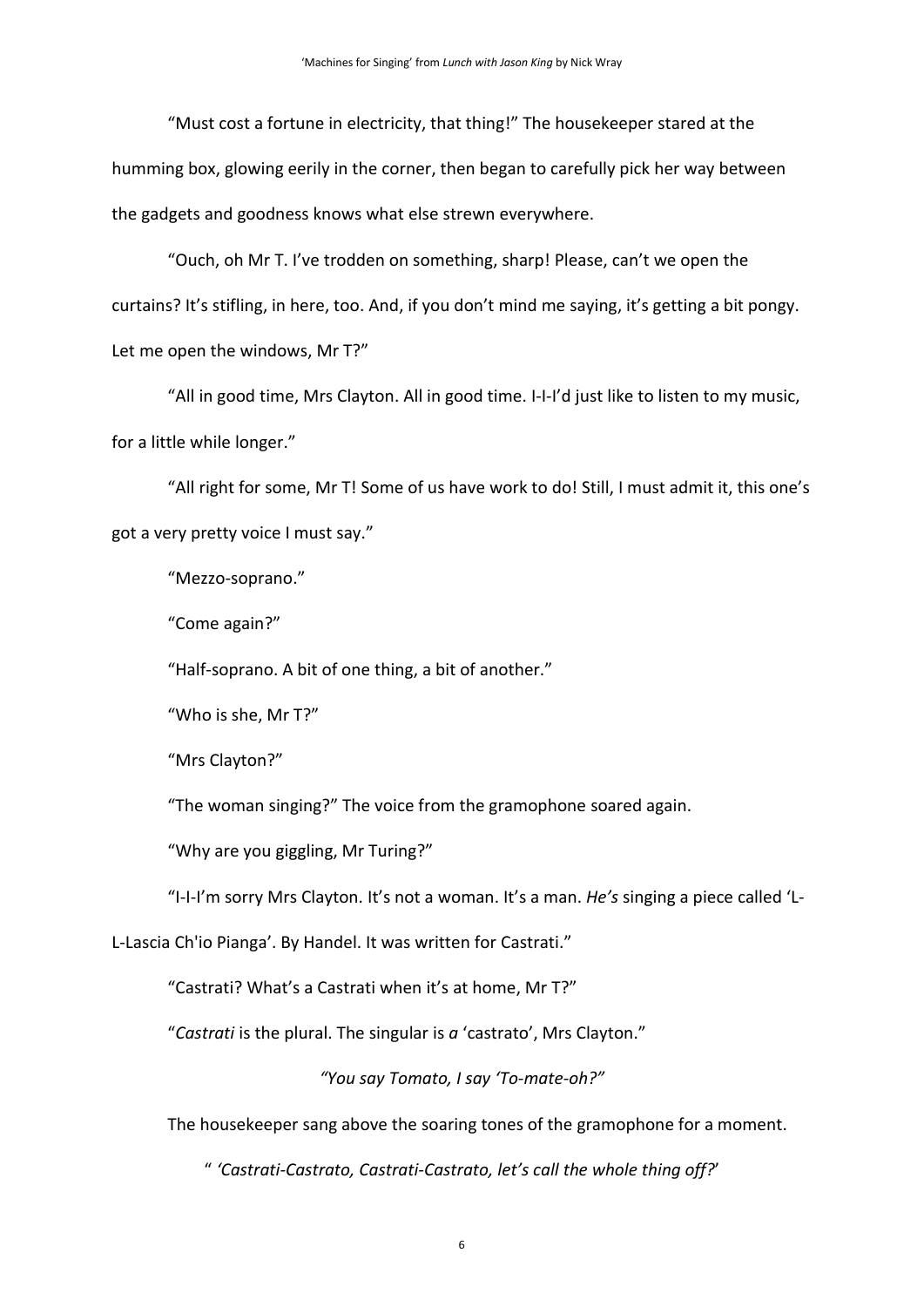All the same to me, Mr T, I'm sure. By the way, are you expecting anyone? Visitors? I saw someone lurking outside in a big car when I arrived. I hope you haven't been getting into trouble, again?"

"I think I'm free of all that, now, Mrs Clayton. I've changed." The music playing from the gramophone seemed to rise and fill the room.

"I wish I could sing like that, Mr T."

"'Machines for singing'."

"Come again, Mr Turing?"

"*Castrati*. They were described, in their time, as 'machines for singing'?"

"Were they indeed?"

"Young men had their testicles removed before puberty…"

"Mr T!"

"…purely to retain their youthful tone. Their 'true' voice? That was their purpose; 'machines for singing'".

"I don't know about that, Mr T, but I know we need to shed some light on the situation?'

"N-n-no, please don't open the curtain, not yet, M-M-Mrs Clayton."

"Please yourself, but your tea's over here getting cold. A sausage, too, in case you

didn't hear me the first time."

"I had an apple earlier."

"An apple? That's not enough to keep body and soul together. "Are you laughing, Mr T?"

"No, Mrs Clayton."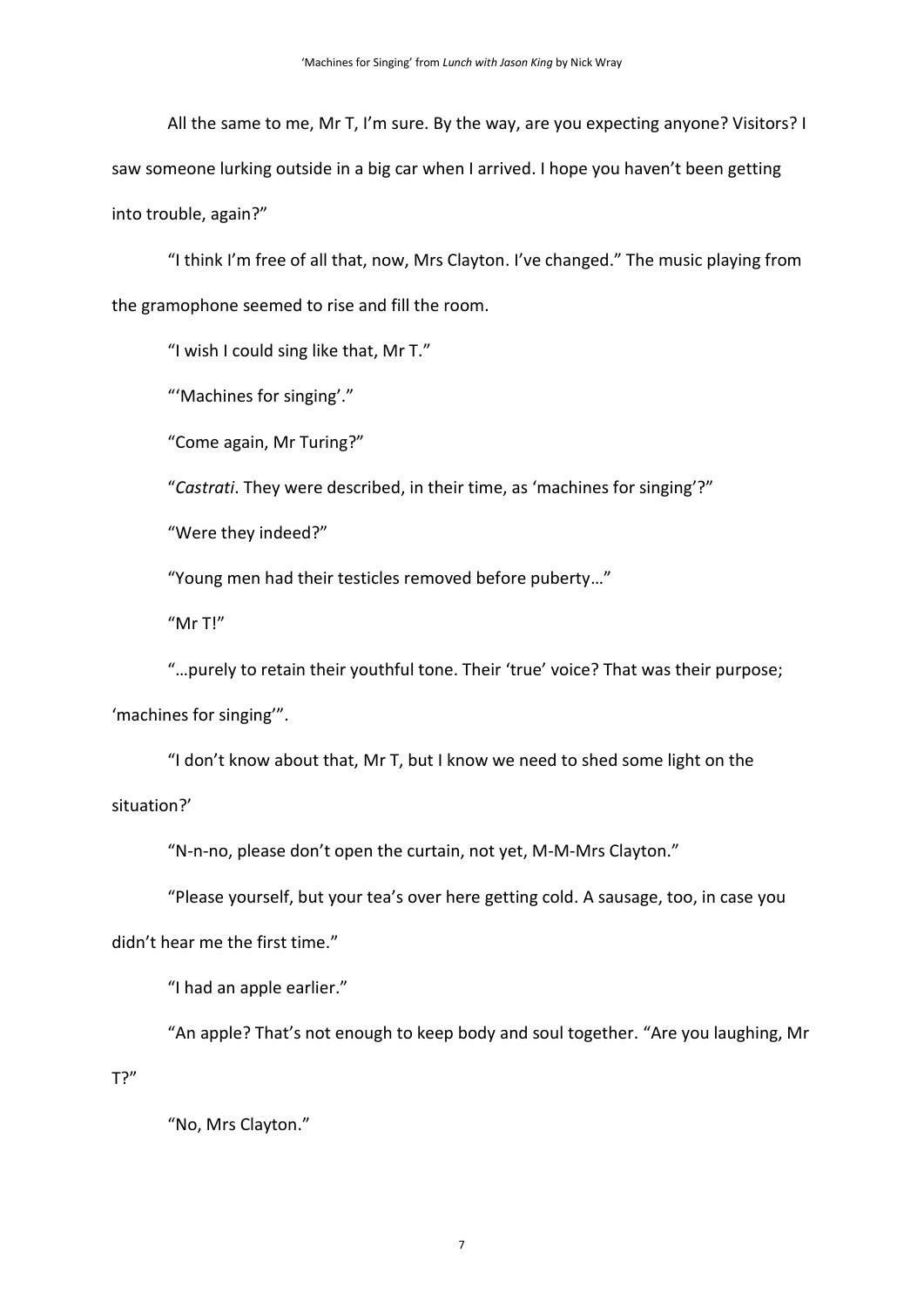"When my son was your age he'd have been tucking away at his suet pudding and spotted dick. God rest his soul. Go on. Have something to eat, Mr T. Please? Might make you feel like going for a run, again? An apple's not enough to fill a grown man. You are laughing!"

"I'm sorry, Mrs Clayton. A *man*, you say? Can a man have breasts?"

"Sorry, Mr T?"

"*Gynecomastia*?"

"You what?"

"Gynecomastia – artificially induced breast growth. The chemicals, the hormones, I had to take – my punishment – 'chemical castration' it's called – have resulted in me growing breasts. You must have noticed?" A guilty pause followed before Mrs Clayton spoke.

"Don't know if I have Mr Turing! Not that it bothers me. Even if I had. I don't know what the world's coming to! Live and let live, my husband used to say. It's wicked if you ask me."

"It was that or prison. And this way at least I can continue my work." There was a break in the music from the gramophone filled only by the background thrumming of Mr T's machine.

"It's a crime what they've done to you, Mr T." Then the gramophone started playing again.

"Mrs Clayton?"

"Yes, Mr Turing?"

"What would you say is the difference, between a recording of someone singing on say a g-g-gramophone and the real thing?"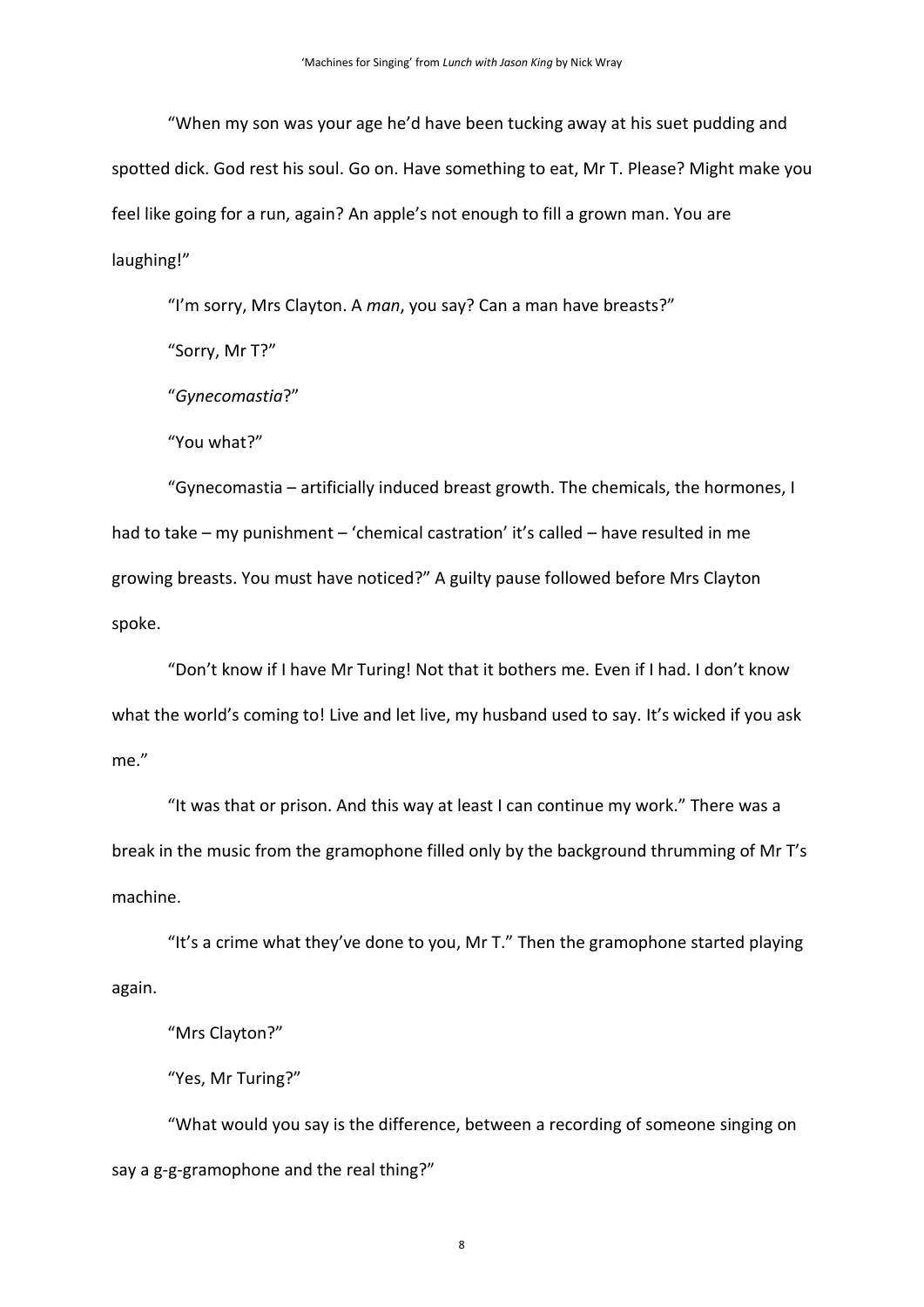"The questions you ask, Mr Turing!"

"Tell me, please. It's important. What do you think?"

"Well… I suppose a gramophone only plays the same thing, again-and-again, for one?"

"True. So, your thesis is that a gramophone can only encode and replay data Mrs C?"

"Mr T, I've no idea what you're talking about!"

"H-h-how about this then: you call me 'Mr T', yes?"

"It's your name, isn't it, Mr Turing?"

"Is it? Which one?"

"Why are you laughing, again? Oh, I see what you mean, 'Mr T' – or should I say, '*Mr Turing'?"*

"Exactly! 'T' can represent me – refer to 'me' – in symbolic form. 'Mr T' and 'Mr Turing' are equivalent, are they not? One represents and encodes the other. What if we could create a machine that could do that?" For a moment, the only sound in the room was the scratching of the gramophone needle followed by white noise as the stylus came to the end of the shellac track. Then, automatically, the arm lifted back to the beginning, of the LP and the Castrato started to sing once again.

"Mr T, I've cleaning to do  $-$  not least the mess in here and..."

"Take a player piano, for example, Mrs Clayton?". A machine that creates music from the code that it is given? A programme, in this c-c-case, in the form of perforated sheet music.

"My husband certainly used to love a good sing-song, in the pubs, round New Street, by the Bull Ring? When City won."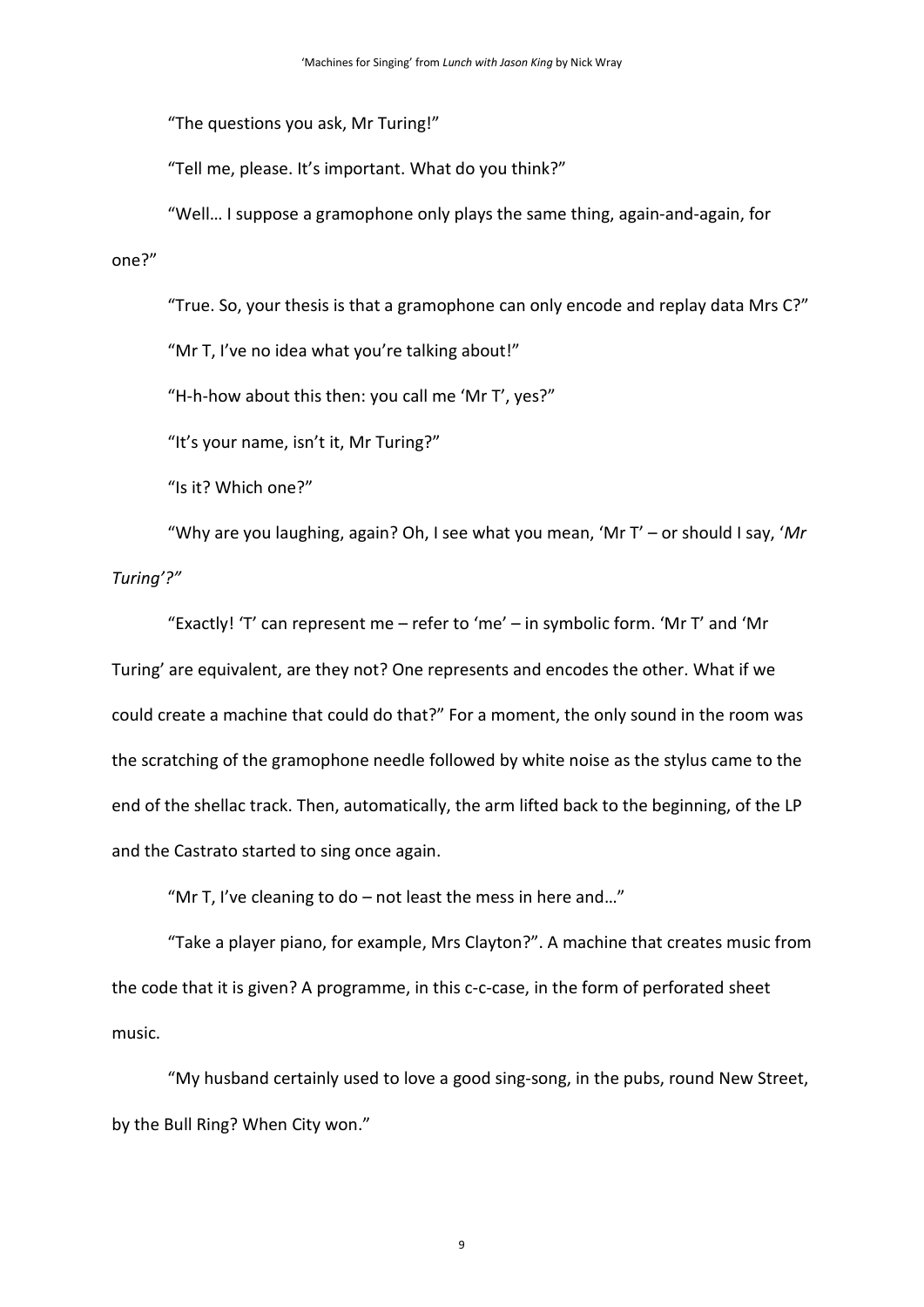"Exactly! Phil – your husband – could, could be viewed as a biological machine for synthesising songs, from some instruction, or 'code' he'd been fed, could he not?" Mrs Clayton bit her lip.

"Mrs Clayton?"

"My husband was a bit more than that Mr Turing. And miss him, I do. Singing and all. Shame them U-Boats didn't see it that way That bloody war. A husband and a son."

"My point, Mrs Clayton, is that you can re-represent something – encode it, if you will – in any other machine."

"It's all gobbledygook to me, Mr T. Black Magic, if you ask me."

"P-p-perhaps that's all Black Magic is? 'Code' that we don't understand? Take all the gadgets we have from the war? Just a hundred years ago wouldn't, say, a television set have been something 'magical'?"

"It was marvellous watching the Coronation round my sister's. Sixty Guineas Six Shillings and Sixpence – they spent on that set! Six months wages. On the never-never of course. Typical! But it was spellbinding, Mr T!"

"'Magical', then? Even though you knew it wasn't the real thing?"

"But it was real. It was 'live' from Westminster Abbey."

"So, what's the difference? What is the difference between what's 'real' – what's

'live', as you say – and what isn't, Mrs Clayton?"

"Well… Well, for one, it was black and white."

"Black and white, indeed. I fear limited bandwidth is always going to be a problem."

"If you say so, Mr T."

"Anything else, Mrs Clayton?" For a moment, the needle on the record player stuck in a groove, repeating a refrain, before the needle jumped clear and continued its journey.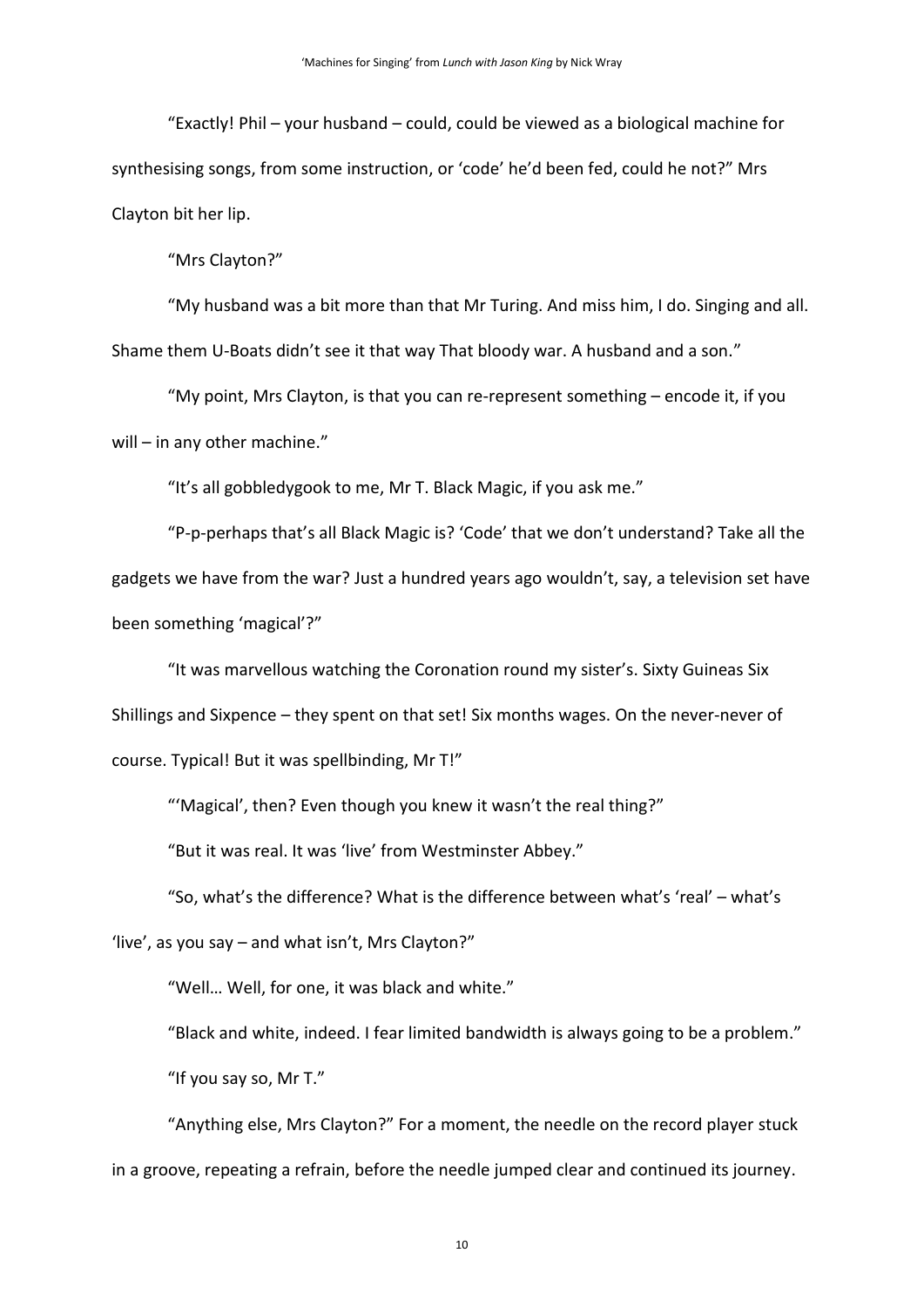"So, Mrs Clayton. My question is this: If I have breasts; if my outer form changes, am I still 'me'?"

"Mr T!"

"W-w-well, am I?"

"Of course you are. You just, you're just not quite yourself, are you?"

"And my voice? You must have noticed that's changed, too."

"It's a little bit higher, perhaps. But then that's just them hormones, too, is it? That and all the fug in here. Now if you'll let me open the curtains and air this room and..."

"Please. Mrs Clayton. It's i-i-important to me. In your opinion, am I still me?" For

almost the first time, Mrs Clayton heard something sad breaking into his voice.

"Of course you are, Alan! Sorry, I mean, Mr T..."

"Thank you, Mrs Clayton. You've helped me with a very important experiment."

"I don't know about that Mr T, but what I do know is that your tea is stone cold."

\*

"And that, Sergeant whoever you are, wasn't ten minutes ago, before you started your hammering on the door. Sticking your nose into other people's business. Ten minutes, I tell you. So he can't have been 'dead for days', can he? So put that in your pipe and smoke it!"

\*

"Ten minutes…? Really, Mrs Clayton? Why not be a luv' and make us some tea?" "Tea! Tea?" "Yes, tea, Mrs Clayton." "Tea? At a time like this?" "No point crying over spilt milk, is there, Mrs C?"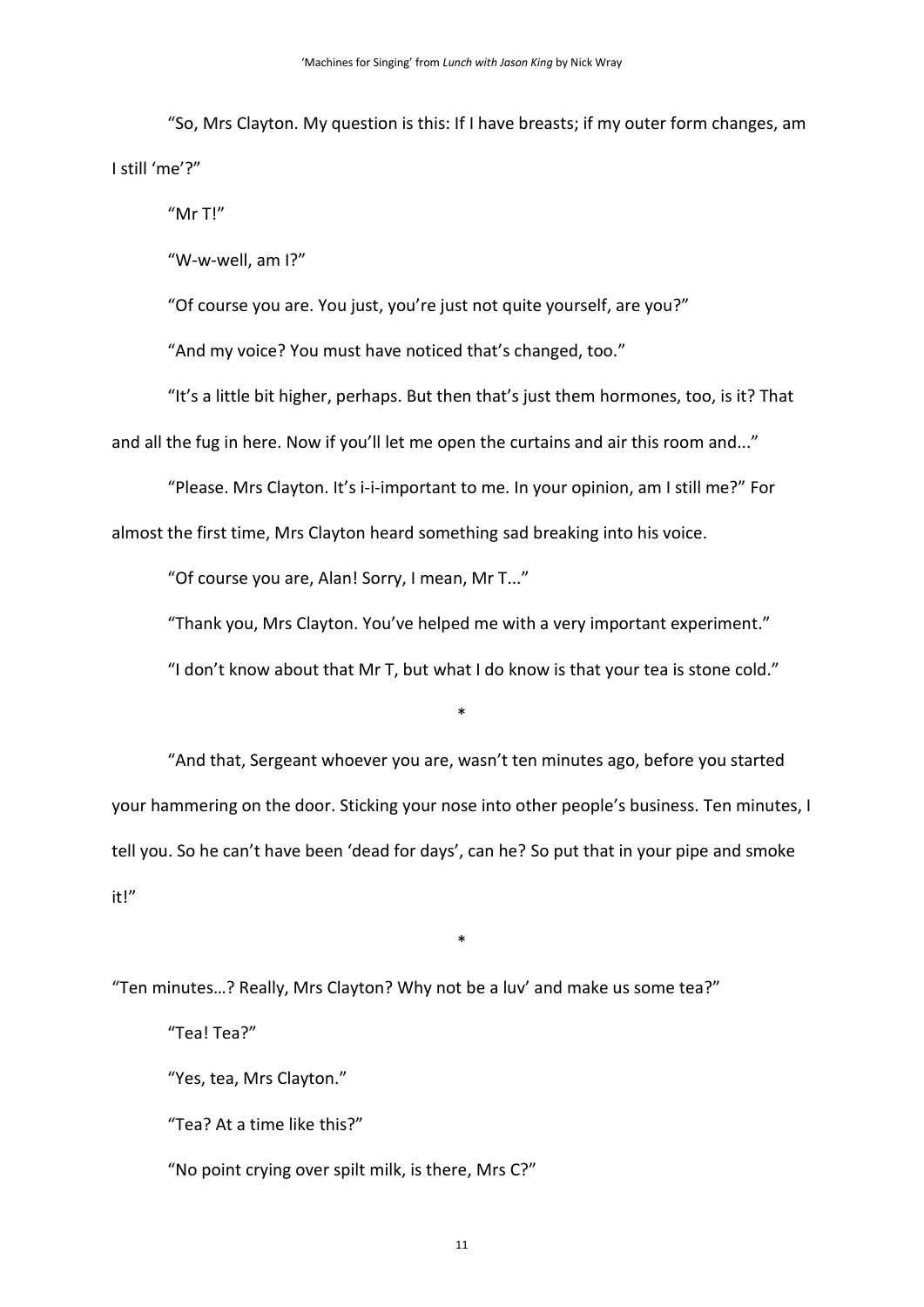"I'm Mrs Clayton to you, if you don't mind."

"You run off, now. I need to have a proper look around here, *Mrs Clayton*. Might be a bit upsetting, for you, dearie?"

"Don't 'dearie me'. And don't be expecting any sugar, either."

"Sweet enough as I am, Mrs Clayton. Sweet enough as I am. By the way was he expecting anyone?"

"Let me think? Oh, my memory..."

"Think, Mrs Clayton. Did he have any visitors at all this week that you know of?

Anyone with a foreign accent say. Anyone at all? It's important."

"Let me think. Well… we had our normal chit-chat, yesterday…"

"Wednesday morning?"

"That's the ticket. I remember, because I brought him up his breakfast and I said,

'You haven't drunk your coffee, Mr T'. It might be ersatz, but waste not want not', I said to him."

"And were the curtains drawn, then?"

"Yes. Yes, I suppose they were, Sergeant."

"What about Wednesday afternoon"?"

"Wednesday afternoon's my day off, so I don't know about that. I suppose he might

have had one of his chin-wags with Mr Flowers?"

"*Flowers*? Sounds like a right pansy?"

"Mr Flowers works for the GPO, I'll have you know! Very particular, the Post Office,

is, too. And what does it matter, anyway? Live and let live, I say. I'll go and make that tea.

Sans sucre? Ohne zucker?"

"You what?"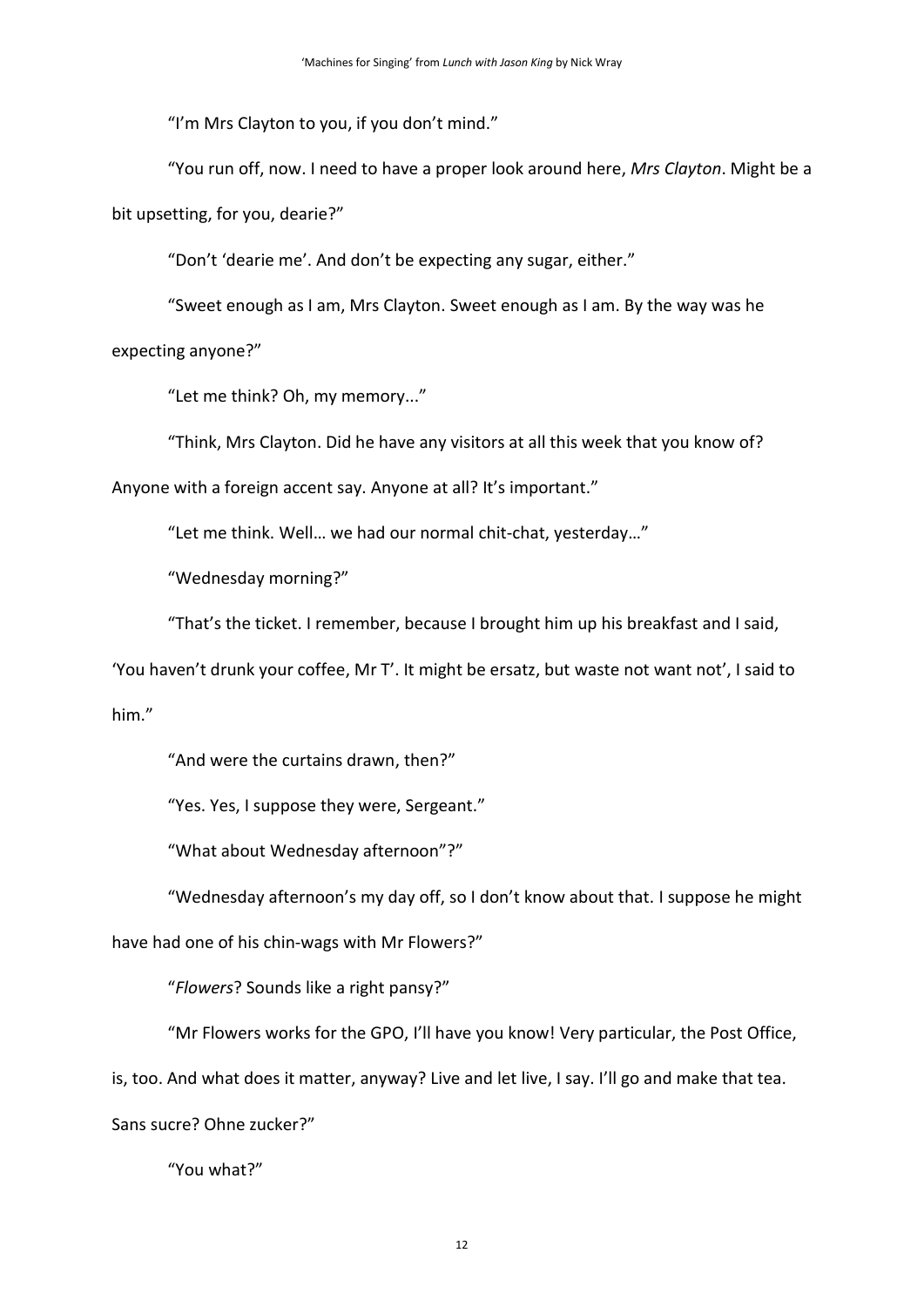"*Without sweetener*, Sergeant." And I thought I was the deaf one around here." It always surprised her, some of the words she'd picked up during the War.

"If you'll excuse me, Sergeant." And then, as she started down the stairs – telling herself that it must be the dust in Mr T's room – the tears came streaming.

\*

The Sergeant jumped as the high-pitched voice started to intone from the gramophone, once more. He walked over to the machine and snatched at the stylus, deliberately scratching the record.

That was better. At last. A bit of peace and quiet. Time to think. Without all that poncey music. He looked at the LP.

"'His Master's Voice'?" He said out loud, glancing over at the corpse with a sneer. He threw the record down carelessly and started walking round the room.

Amongst all the jumble in the untidy room there only seemed to be two small picture frames. Both next to Turing's chair. The first, a photograph of Turing's mother perhaps? The second a small picture of a young boy, a teenager, a bit like his son. He turned the frame round: 'Morcom?' Yes 'Christopher Morcom' it looked like? With his good leg, he hacked out viciously at the dead man's feet.

"Poof!" He said, talking to the lifeless body. He checked over his shoulder to make sure that the bedroom door was closed then smoothed his Brylcreemed hair back into place. He was sweating in the stifling room. He'd have to call the station soon. Then Uncle Tom Cobley and all would get involved. But it was still his watch. And if he could just find some evidence that would explain what had happened. A nice juicy suicide? No loose ends? Who knew, he might still just make Inspector one day?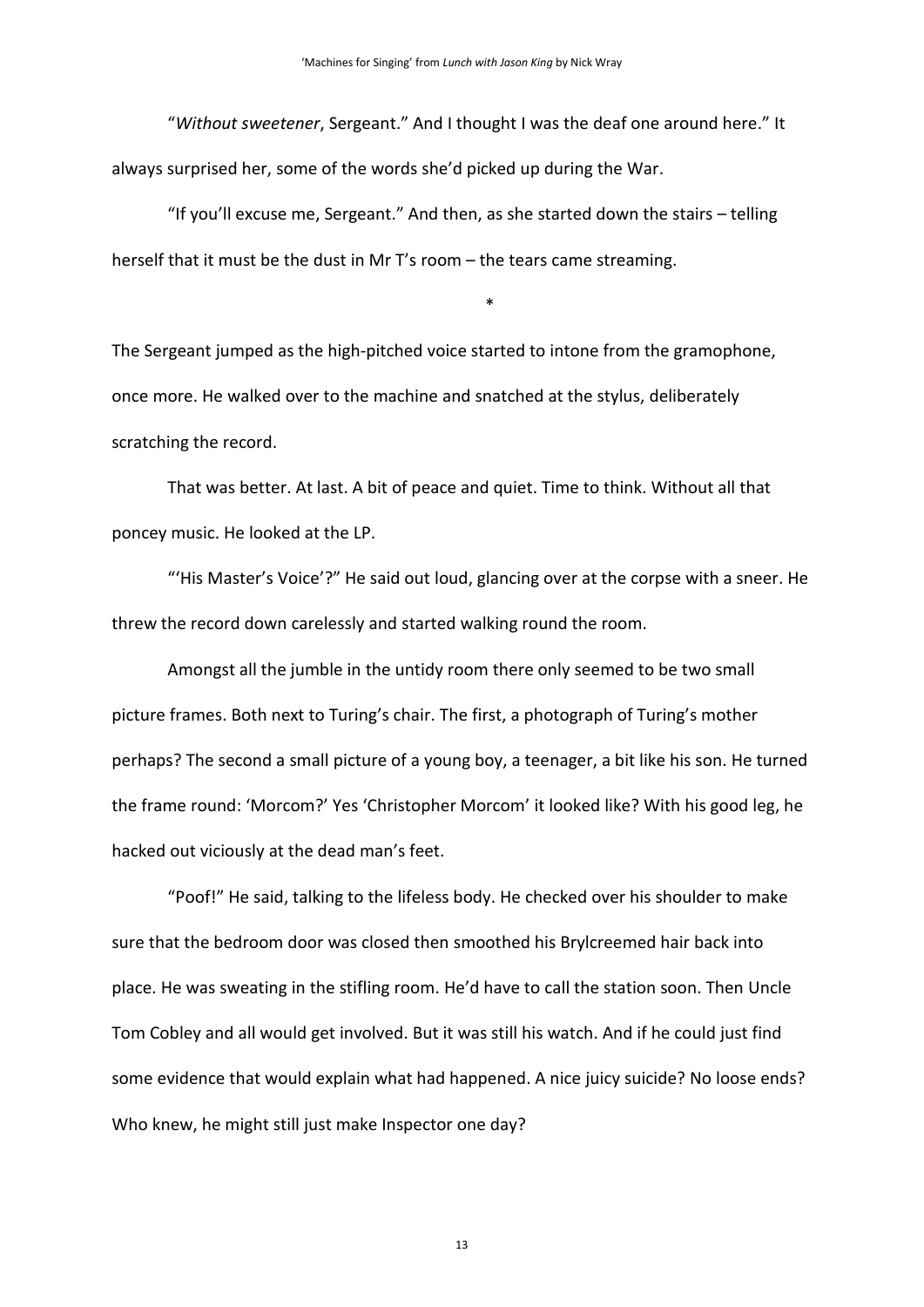He looked around the room. Cables, electrical components. It was a proper madhouse. Even the housekeeper, clearly, was mad.

'What a mess some people live in', he thought, looking round the room. There were microphones, a loudspeaker, too. And some kind of what – weird binoculars? For spying on young men; on boys, even, no doubt? And wires, wires everywhere. Wires trailing to – or was it from – the heavy-looking machine sitting over on the bench by the window.

A machine made up of dozens and dozens of glowing bulbs; valves – electrical switches, amplifiers – he knew that. Hundreds and hundreds of them connected, humming in a frame, a skeleton rig, made from... No, it couldn't be? It was! It was Meccano. Talk about Heath Robinson, he thought. Meccano! More Meccano than he'd ever been able to buy for his son. Not that the boy, the young man, he had to admit, played with it these days. Where on earth had all this kit come from? Nicked from the University? Though he knew Turing hadn't been working there since his conviction. The sodomite.

So what *had* been going on? Blackmail? The *Russians,* even? This really could be his chance to get some kudos. To sing. To get the recognition of the man he really was. The Sergeant began to inspect the strange humming device on the table more closely.

Then he froze. Could it be a booby trapped? That was how it had happened. A piano, At Arnhem. A *piano* of all things. That's what made them laugh down the nick. After all the fighting in the desert and Normandy! He'd just wanted to hear some music. To remind him of home. He'd wound up the pianola they'd found in the café, then 'boom'. A grenade inside. He'd lost part of his body to a fucking player piano. Whilst Turing and his ilk were doing 'what' precisely during war? —apart from young sailors no doubt!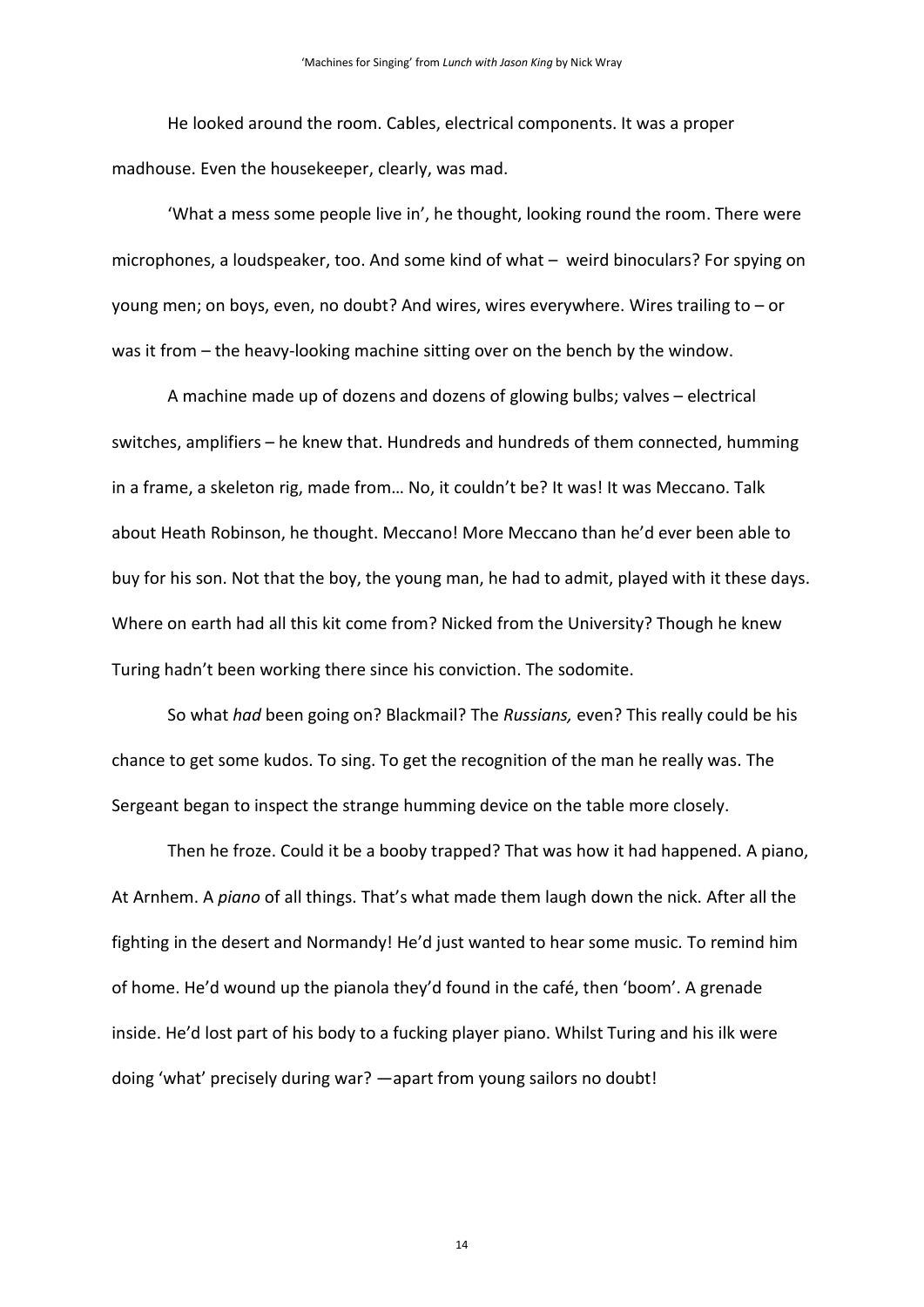Cautiously, he looked more closely at the device, its glowing centre seeming to pulse in time with his quickening heartbeat. What sort of a weirdo had a thing like this in their bedroom?

"Infernal contraption." He realised he'd spoken to the machine. The heat, the smell was impossible. When was the last time the room had been aired? He turned and fiddled with the window catch, lifting hard on the heavy wooden frame.

An insect attracted by the smell flew in through the open window and entered the curious machine. Immediately its panicked wings beat from inside. It was trying to escape, tapping out an SOS from deep within the hot artificial entrails. A sound of sizzling. Then the fly's body fell blackened and dead onto the table top. The paperweight skull nearby seemed to be laughing.

It was just above the fly's body, he saw it; A PQ17. *A Philips PQ17!* The last valve his boy needed to complete the wireless set. A hobby, a project to keep his boy away from the company he was keeping.

All he needed – all they needed – was one last amplifier valve to complete the shortwave set. Then his boy could listen to all the jazz music he wanted. From the air, from the ether, without ever having to go to those dirty clubs with all the Manchester low-lifes and God knows what else that hung out there. Just one last valve was all he needed to bring the whole machine to life. But could you get them? Not for blood nor money. Not even on the Black Market. Bloody rationing. Not that they were cheap, at the best of times either. Not on a *Sergeant's* salary. But someone like Turing managed to get all this lot. His tongue found a piece of gristle between his teeth and he could taste the sausage again.

#### *"…Tea for two…"*

It was Mrs Clayton coming back up the staircase.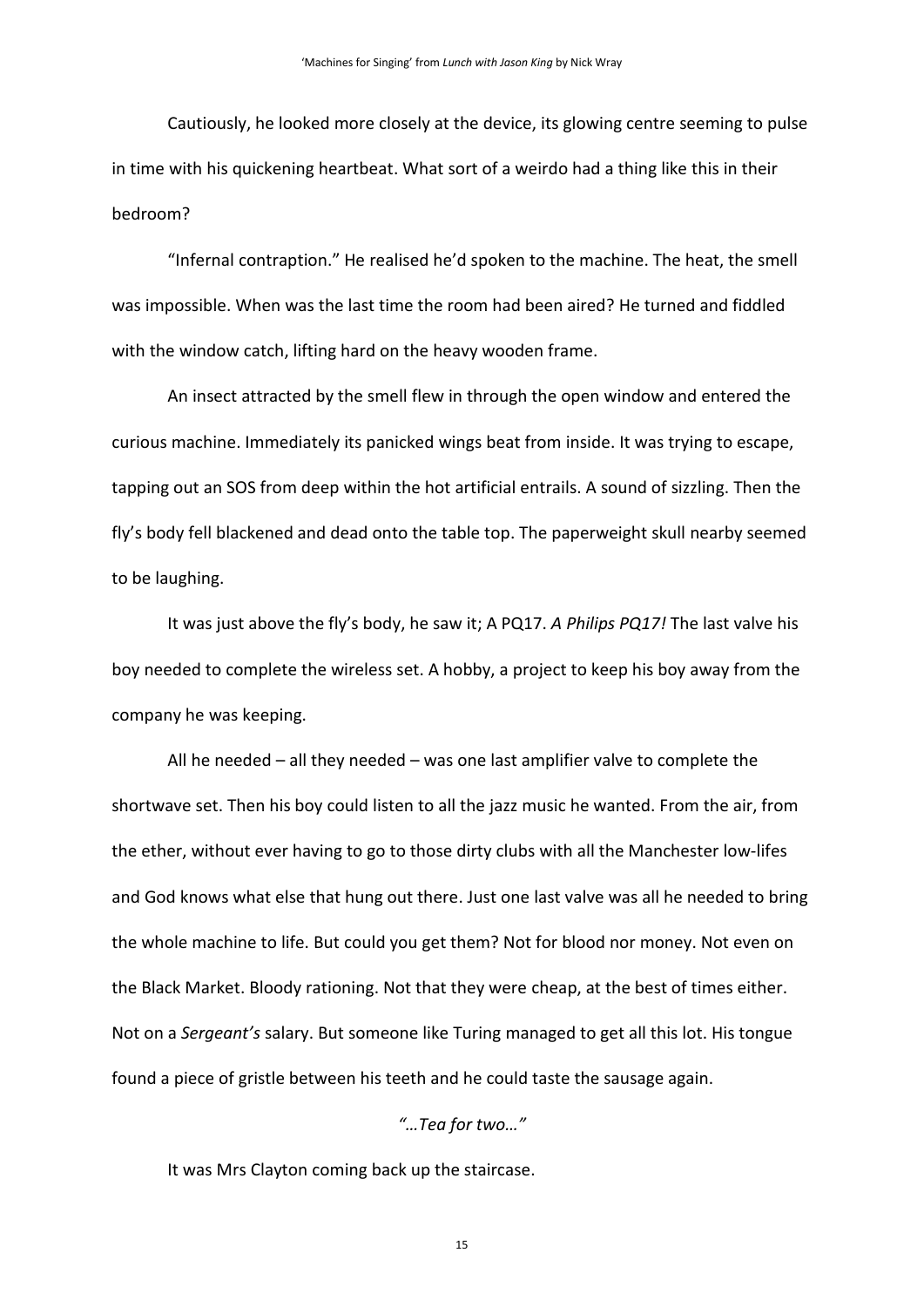Then the thought struck him like lightning. Who'd know if he 'borrowed' a valve? Just one. 'Liberated it' they used to say in his regiment.

He grabbed some of the sheets under the paperweight and, using them like a glove, gently grasped the hot, precious, valve in his fingers. He carefully twisted the delicate tube. Nothing happened. The paper was already smouldering and he could feel the heat burning through the sheets to his skin. He tried again, twisting harder, but still the precious component wouldn't budge. He had to let go as the burning heat grew too intense.

*"…Tea for two…*

#### *It's just me and you…"*

Mrs Clayton was returning.

He didn't have long. He grabbed more sheets of paper to better protect his fingers and again took hold of the hot glass bulb, remembering first to push, then twist the valve. The machine seemed to be getting brighter. The valve was getting hotter, scorching his fingers, as though fighting back. But still it wouldn't move. Once again, he had to take his hand away. He spat his reddened fingers and waved his hand to cool in the air of through the open window.

Then he remembered. When his boy worked on his motorbike, that funny smile would play across his face as he unscrewed the bolts saying '…lefty loosey, righty tighty.'"

For the third time, he tried: snatching the last few sheets from under the paperweight he grasped it, this time pushing and twisting the valve hard *anti-clockwise,* in the opposite direction. The same way he wrung the neck of a bird for the family dinner each Christmas. It worked. As it came free the remaining components flickered for a moment,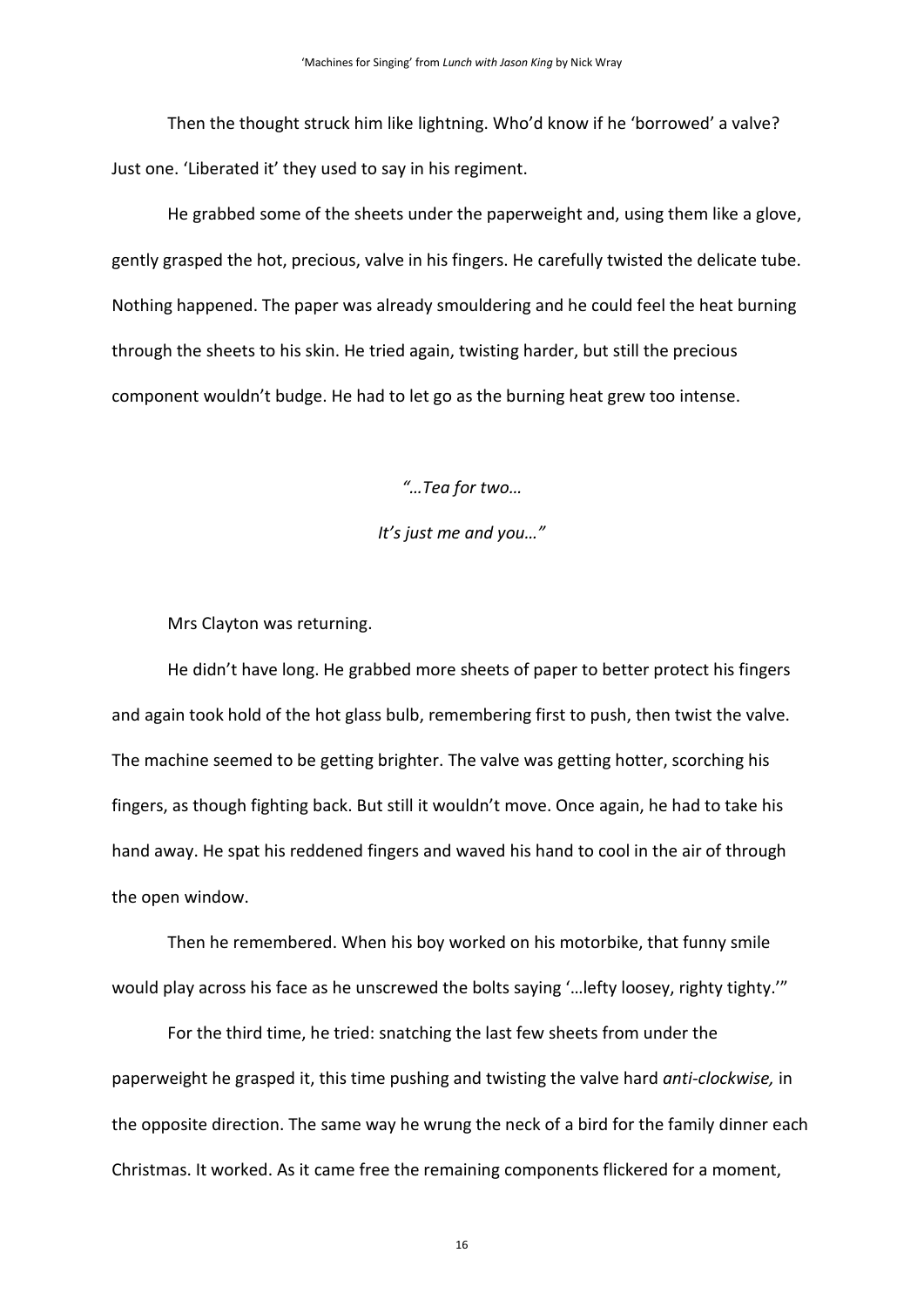their lightening followed by a thunderous rumble as the machine, despite its massive weight, shook on the heavy table. Then a bang then…nothing. The glow, the heat, was fading. The machine was dead. But in the smouldering bed of burnt paper in his hands he had it.

He held the prize up to the light, inspecting it. Checking for damage, making sure that the filament was still intact. Through the delicate glass lens, he noticed Turing's body, once more. Sitting in his chair, as though he'd been watching all the time. The Sergeant turned the valve first one way, then the other. Playing with the image of the dead figure. Smiling as with one turn, first, he elongated the corpse then, with another, he squashed it; left then right, Sinister then Dexter…

A car pulled up outside. He recognised the dangerous purr of a Jaguar. The machine favoured by senior Special Branch officers. 'No problem getting petrol coupons for *them'*, he thought, wrapping the cooling valve with the last of the burnt paper and hiding it away inside his jacket pocket with a friendly pat. Special Branch? What were they doing here, he wondered? Mrs Clayton entered the room singing.

\*

#### *"…Tea for two…*

#### *And me and you...alone?"*

"I think some of your colleagues have just arrived, *Sergeant*. Hope you don't mind… I phoned the station. Just to make sure everything was in order…."

"Don't you worry Mrs Clayton. I've done what I had to do."

"They were ever so nice when I phoned. They said you might need some help. I've left the front door open for them, I have. Oh, silly me. I forgot your tea, didn't I?"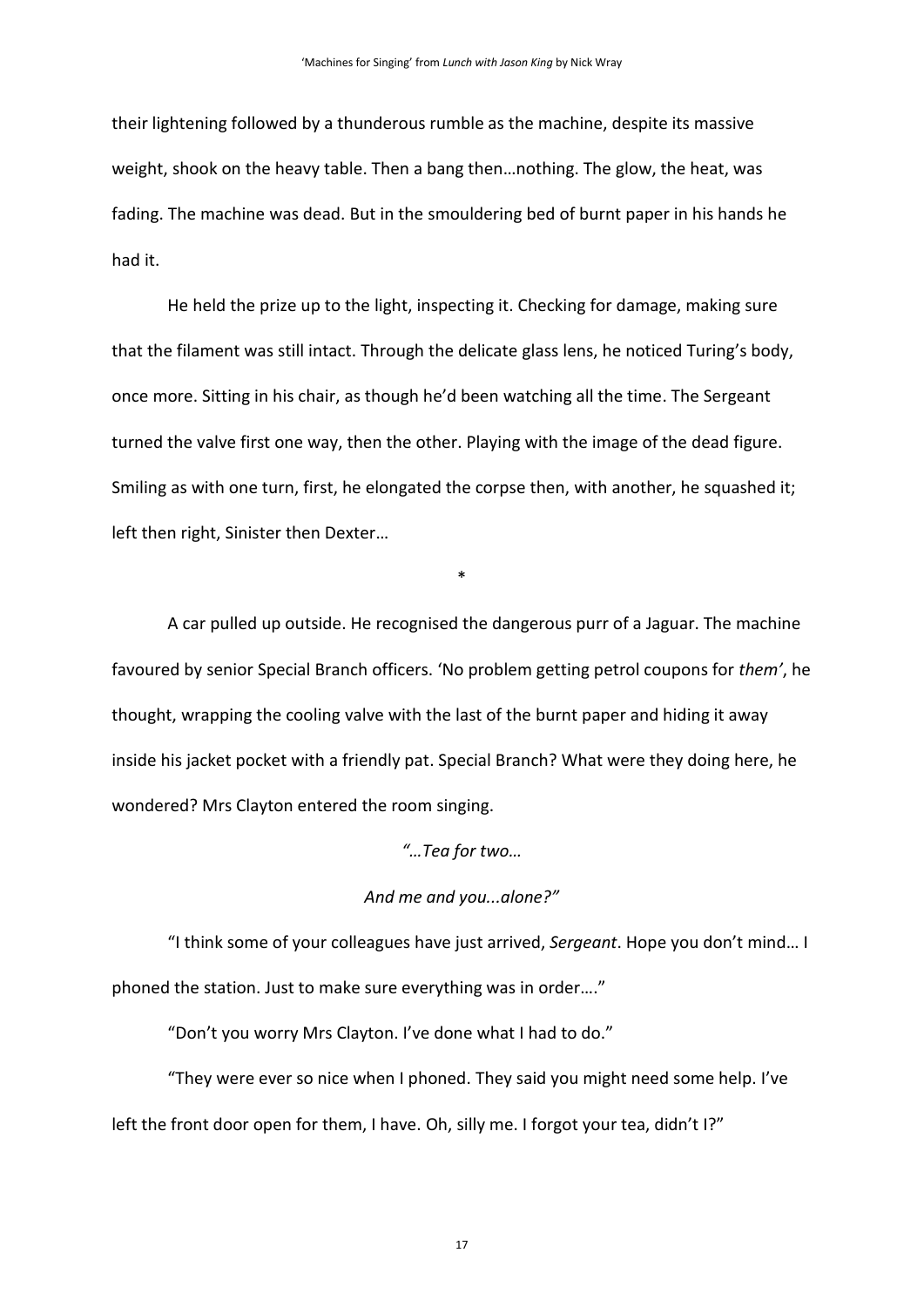The Sergeant turned towards Turing's body, tilting his head to one side, before turning back and grinning at the housekeeper.

"Like I say, Mrs C, love. No use crying over spilt milk – is there?" For an instant, a noise, like a hiss, seemed to come from the gramophone. But it was only the crackle of static from the speakers.

"Whatever you may think, Sergeant. He was a lovely man."

Shaking his head, the Sergeant, left the room and – clud-clud-clud – started down

the stairs. He could hear the others bounding up the stairs, two at a time.

"We'll take it from here, shall we, Inspector…?"

"Sergeant. It's Sergeant Burrell."

"All very hush, hush, this is, Sergeant. Not a word to a soul, eh?"

"It's all yours. But good luck with the housekeeper, lads. You're going to need it."

The Sergeant rolled his eyes, pointed his fingers to the side of his head and pulled the imaginary trigger.

"And by the way. Whatever she says, Turing's dead. Dead as a Dodo. And he's been dead for days."

\*

## *"T for two*

### *And two for T*

### *You and me*

### *And me and you...alone?"*

Mrs Clayton was in the gloaming singing quietly to herself sitting opposite Mr T's now empty chair. Rain was beating on the windows. Its rhythm reminded her of something.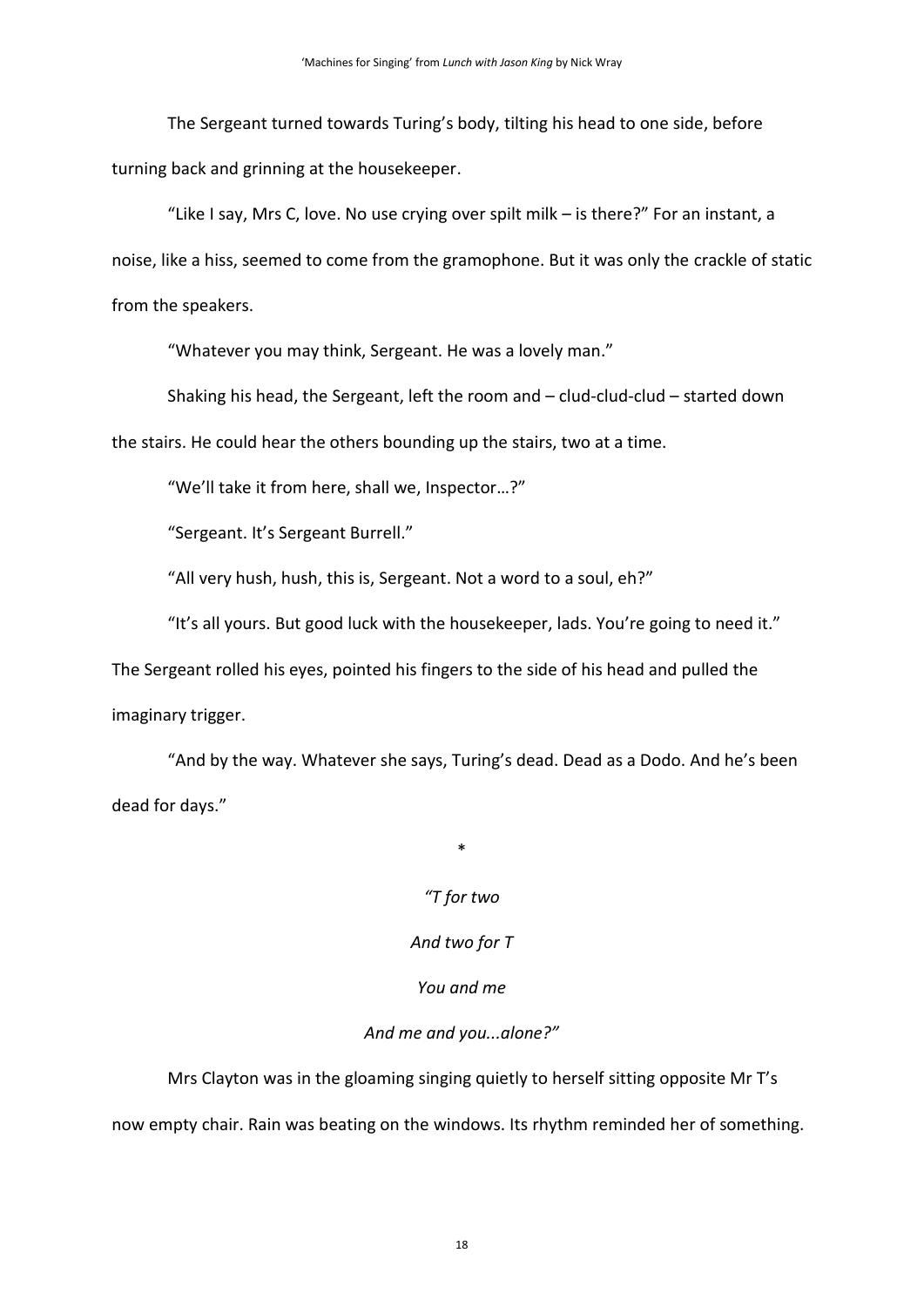It was a bit like Morse Code, she realised. What *would* Mr T, have said if he'd known, she thought smiling to herself? She a cypher clerk, and all, back then?

The body had finally been removed late that afternoon. But what on earth were they talking about? How could Mr T, Mr Turing, Alan, have been 'dead for days?' It was ridiculous! She'd been so looking forward to his birthday, too. Saving her egg ration to make a cake. Forty-two he'd have been. '15,330 days, 367,920, hours, twenty-two-million…' and goodness knows how many minutes. On and on he'd joke! But that was still *forty-two,*  wasn't it? No age at all.

She rose, stiffly, and went over to the gramophone. Someone had scratched Mr T's record. It was ruined. But anyhow, it just didn't seem right to play it now.

She noticed that the bin needed emptying. Typical. Where on earth had all that scorched paper come from, though, she thought? But she was tired. She'd do it tomorrow. Something else was bothering her, too. She looked around the room her eyes resting on Mr T's paperweight. That funny skull – his *memento mori*, he called it – sitting on the naked wooden bench. Smiling at her where the thingamabob had been, before the policemen or whoever they were took it away.

But what was it Mr T had wanted her to do? Post some 'notes', some plans, or blue prints, was it, of another gadget? To Mr Flowers?: 'Just in case'...? But there was nothing under the paperweight. Had she imagined it all, like the voices?

Perhaps it was war's fault? Hour after hour, day after day, month after month for nearly six years she served as a WAAF at the 'Y' station – 'Signals to you, lassie,' they said when she joined. Day-in-day-out. One shift on, two shifts off. Listening on those horrible, heavy, noisy headphones. So loud they hurt when they burst into life. Listening for coded messages hidden in all the noise and screeches and static in the air. In a freezing cold Nissan